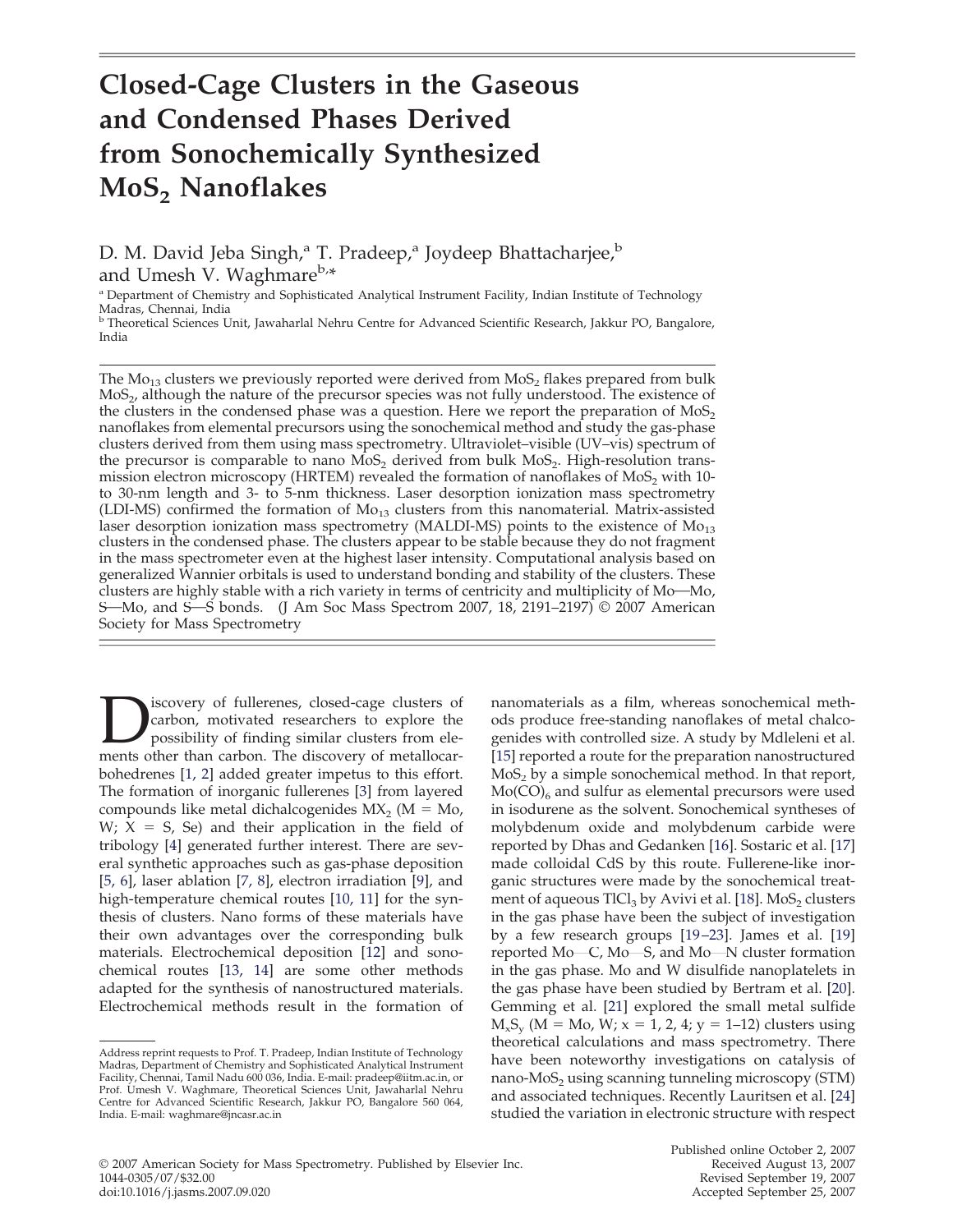to the size and morphology of  $MoS<sub>2</sub>$  nanoclusters. Formation of nanooctahedra of  $MoS<sub>2</sub>$  and  $MoSe<sub>2</sub>$  using pulsed laser vaporization was also investigated [25].

Recently in a letter [26], we reported the formation of closed-cage clusters in the gas phase, derived from  $MoS<sub>2</sub>$ . The parent material was derived from bulk  $MoS<sub>2</sub>$ by ball milling. The separated nanoflakes of  $MoS<sub>2</sub>$  were analyzed by laser desorption ionization mass spectrometry (LDI-MS) and characterized by spectroscopic techniques. Structures of these clusters were studied using computations and were found to be similar to the single-layered inorganic fullerenes. The nature of the precursor and the existence of magic clusters in the condensed phase are two important questions we sought to answer. In this paper, we prepared these clusters from sonochemically synthesized nano- $M_0S_{2}$ , starting from elemental precursors. The nature of the parent material was established by high-resolution transmission electron microscopy (HRTEM). The presence of these clusters in the condensed phase was investigated by matrix-assisted laser desorption ionization mass spectrometry (MALDI-MS). This paper is a continuation of our investigations into the structure and stability of metal chalcogenides and metal oxides in the gas phase [27, 28].

# **Experimental**

Sonochemical treatment of a mixture of  $Mo(CO)_{6}$  and sulfur (1:2 Mo:S ratio) in o-xylene for 3–4 h yielded nano  $MoS_2$ . The concentration of  $Mo(CO)_6$  was 0.1 M and typical volume used for synthesis was 10 mL. During the synthesis, the solution, originally colorless, became blue. The nanoflakes were centrifuged out and were washed several times with o-xylene before analysis. A black redispersible solid material was obtained at the end and was stored in this state. The formation of nano- $MoS<sub>2</sub>$  has been confirmed from the UV–visible spectrum which was comparable to our earlier results [26]. Figure 1 shows the ultraviolet–visible (UV–vis) diffused reflectance spectrum of bulk  $MoS<sub>2</sub>$  [trace a] and synthesized nano- $MoS<sub>2</sub>$  powder [trace b]. The peaks at 598 and 648 nm (2.08 and 1.92 eV) correspond to the  $B_1$ and  $A_1$  exciton peaks, respectively. These bands have been attributed to the direct transfer at the K point of the Brillouin zone [29]. The spacing between these two exciton peaks is  $0.16$  eV, which corresponds to  $MoS<sub>2</sub>$ , and confirms the formation of  $MoS<sub>2</sub>$ . This exciton corresponds to the smallest direct or characteristic gap between valence and conductance bands. The exciton separation is due to the spin-orbit splitting of the valence band at the K point. Above a particle size of 8–10 nm, the peaks are at bulk values [30]. This agrees with the transmission electron microscopy (TEM) measurements (see following text).

For certain experiments, nano- $MoS<sub>2</sub>$  derived from bulk  $MoS<sub>2</sub>$  was irradiated with UV light from a 400-W Hg arc lamp (Oriel Instruments, Stratford, CT, USA), until the color changed from blue to green. The sample



**Figure 1.** UV–visible diffused reflectance spectra of bulk MoS<sub>2</sub> (a) and synthesized  $MoS<sub>2</sub>$  (b).

was irradiated in a quartz tube for 2 h. The UVirradiated sample was further studied by LDI.

The prepared material was investigated by dispersing it in o-xylene and spotting on the target plate of a Voyager DE PRO Biospectrometry Workstation (Applied Biosystems, Foster City, CA, USA) MALDI-TOF (time of flight) MS instrument. A film was formed after drying the dispersion. For MALDI-MS analysis the samples were dispersed in appropriate matrices in 1:10 ratio (by volume). A pulsed nitrogen laser of 337 nm was used and the TOF was operated in the delayed extraction mode. For fragmentation by post source decay (PSD), we used a timed ion selector. The theoretical mass spectra were simulated using Data Explorer version 4.0.0.0 software provided by Applied Biosystems, which uses the isotope database of IUPAC [31]. The isotope pattern was clearly discernible in all the cluster peaks and a comparison of the expected and observed patterns was used to assign the peaks.

Most of the measurements were done in the linear TOF mode. All measurements corresponded to the negative-ion mode. For fragmentation as well as clustering studies, we used the timed ion selector by which we can select a particular *m/z* and study its metastable decay. The mass selection in this mode has an uncertainty of  $\pm 4$  Da.

#### *Computational Details*

To confirm the stability of the observed clusters and to understand their chemical origin, we carried out detailed studies of their energetics and bonding based on nonempirical calculations [32] of the quantum mechanical ground state of electrons using the density functional theory (DFT) with a generalized gradient approximation to the many electrons exchange correlation energy given by the Perdew–Burke–Ernzerhof (PBE) functional [33]. We used a standard plane-wave code PWSCF 2.0.1 with ultrasoft pseudopotentials [34] to represent the interaction between the ions and elec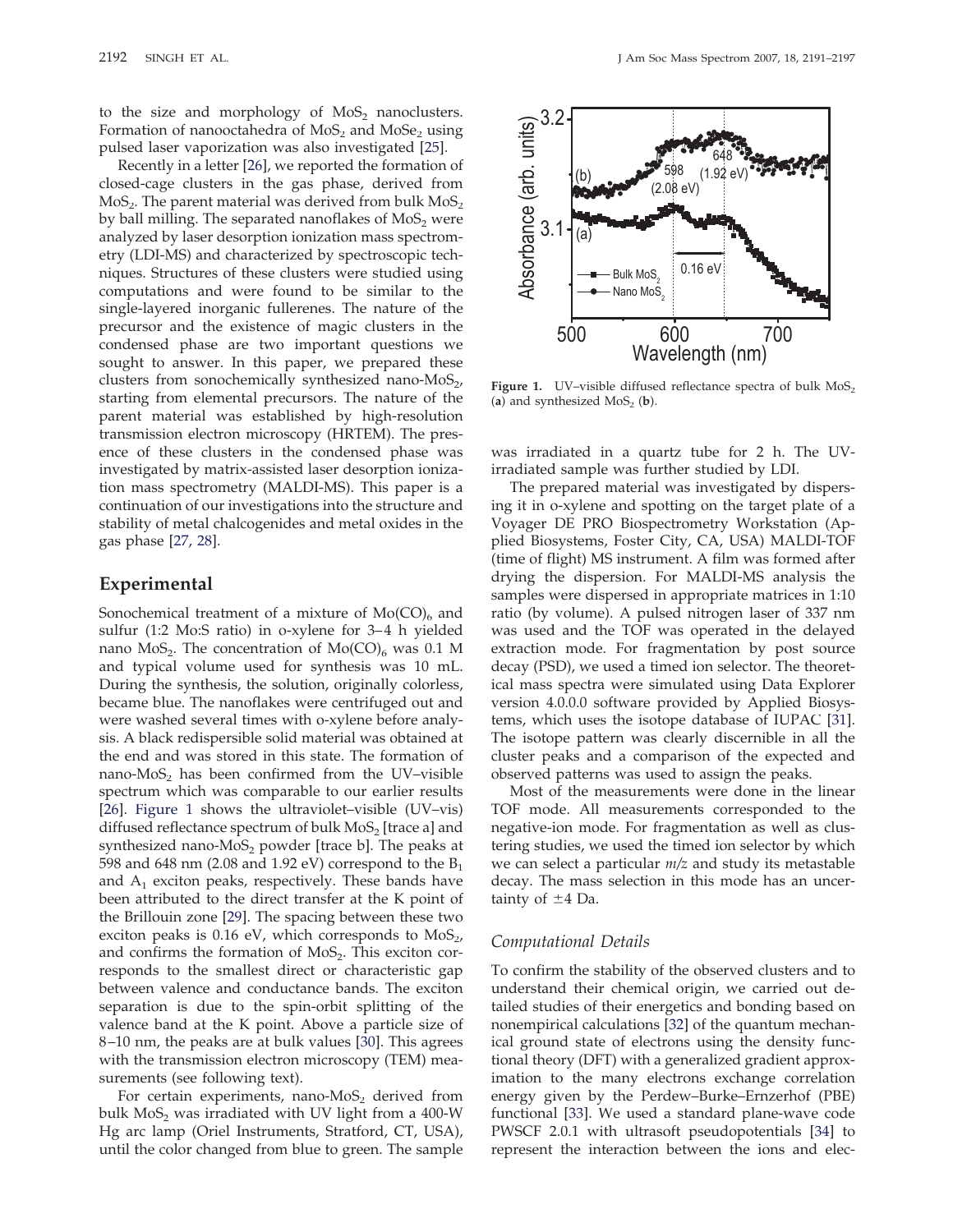trons. An energy cutoff of 25 Rydberg units (Ry) was used on the plane-wave basis used in the representation of wave functions; the cutoff was 150 Ry for the representation of density. Structures of clusters were determined through total energy minimization using the Broyden–Fletcher–Goldfarb–Shanno (BFGS) algorithm and Hellmann–Feynman forces on atoms. In this procedure, we used different polyhedral structures as initial guesses for smaller clusters and various cage structures of sulfur atoms with Mo atoms located on an inner shell at positions with four- to sixfold sulfur coordination as initial guesses for larger clusters. A large supercell was used with periodic boundary conditions with a vacuum of at least 10 Å separating periodic images and a single k-point (0, 0, 0) as Bloch vector.

Ground-state electron charge density and corresponding Kohn–Sham orbitals (which are energy eigenfunctions) emerging from the density functional theory calculations are not directly useful in obtaining a precise picture of bonding. Here, we use a recently developed [35] generalized Wannier orbital approach in the analysis of bonding in these clusters. Although Wannier orbitals have been extensively used in studies of extended periodic systems, they have not been commonly used in studies of confined systems such as clusters. These orbitals are localized in real space and provide a description of electronic states that readily relates to the nature of bonding. For crystals, they are obtained as a Fourier transform of extended Bloch functions that are smooth as a function of Bloch vector k. In the case of clusters, as described in Baroni et al. [32], generalized Wannier orbitals can be obtained by simultaneously diagonalizing x, y, and z operators in the occupied subspace (this can be done only approximately because these operators do not commute with each other when projected into the occupied subspace). A standard output of a Wannier function analysis consists of (1) positions of the bond centers and (2) localized bonding orbitals (centered at these positions), whose shape readily reveals the contribution of different atomic orbitals to bonding. Count of Wannier centers between two or more nearest-neighbor atoms give the bond order. A multicentered bond is naturally identified if the orbital is centered inside a polyhedron of a few atoms. These orbitals, as implemented in a plane-wave DFT code ABINIT [36], were used in the present analysis.

# **Results and Discussion**

The synthesized nano- $MoS<sub>2</sub>$  material was characterized using high-resolution transmission electron microscopy (HRTEM). The HRTEM analysis revealed (Figure 2) the formation of nanoflakes of 10–20 nm width. Other geometries, in addition to the elongated flakes, were also found. The flakes have bulk  $MoS<sub>2</sub>$  structure as revealed by the electron-diffraction pattern from the whole area. The inset of Figure 2 shows a hexagonal



**Figure 2.** HRTEM image of the synthesized nano  $MoS<sub>2</sub>$  flakes. Stacked nanoflakes are seen. Inset: Fourier transform of the image showing a hexagonal pattern.

pattern corresponding to bulk  $MoS<sub>2</sub>$ . A spacing of 3.1 Å is seen in the platelets corresponding to the (004) plane of  $MoS<sub>2</sub>$  (PCPDF No. 87-2416). Surface investigations of  $MoS<sub>2</sub>$  nanorods have also reported an inter-planar spacing of about 3.1 Å [37]. Upon investigation of an edge of one such nanoflake, we observe a cubic pattern (Supplementary material Figure S1, which can be found in the electronic version of this article). The spacing seen at the edge, although similar to the  $(004)$  plane of MoS<sub>2</sub>, appears to be due to the (111) plane of cubic  $Mo<sub>3</sub>O$ (PCPDF No. 72-0527). The molybdenum-rich oxide material may form by the aerial oxidation of the metallic molybdenum intermediate formed during the course of the reaction. It has been suggested that  $Mo(CO)<sub>6</sub>$  decomposes first to form Mo nanoflakes, which further react with sulfur to form  $MoS<sub>2</sub>$  [10]. There are no other cubic phases seen in oxides or sulfides of Mo.

A negative-mode LDI mass spectrum of the synthesized nano- $MoS<sub>2</sub>$  nanoflakes sample is shown in Figure 3. Isotope patterns of the peaks were compared with the expected pattern for a given molecular formula and this was used to assign the peaks. Even in very pure samples of  $MoS_{2}$ , oxygen added  $M_{n}S_{m}O^{-}$  and  $M_{n}O_{v}$ clusters were observed due to possible oxidation of the edges of the nanoplates. These peaks may also be attributed to the chemical reactivity of the clusters with residual oxygen. This latter possibility is unlikely in a vacuum of  $10^{-8}$  torr present in the mass spectrometer. Therefore, we attribute their presence to oxidized nanosheets. In the lower mass range, the clusters formed are  $MOS_2^-$ ,  $MOS_3^-$ ,  $MOS_4^-$ ,  $MOS_2S_3^-$ ,  $MOS_2S_5^-$ ,  $Mo<sub>2</sub>S<sub>6</sub><sup>-</sup>$ ,  $Mo<sub>2</sub>S<sub>8</sub><sup>-</sup>$ , and so forth. Isotope patterns of these peaks matched exactly. The spectrum exhibits a trend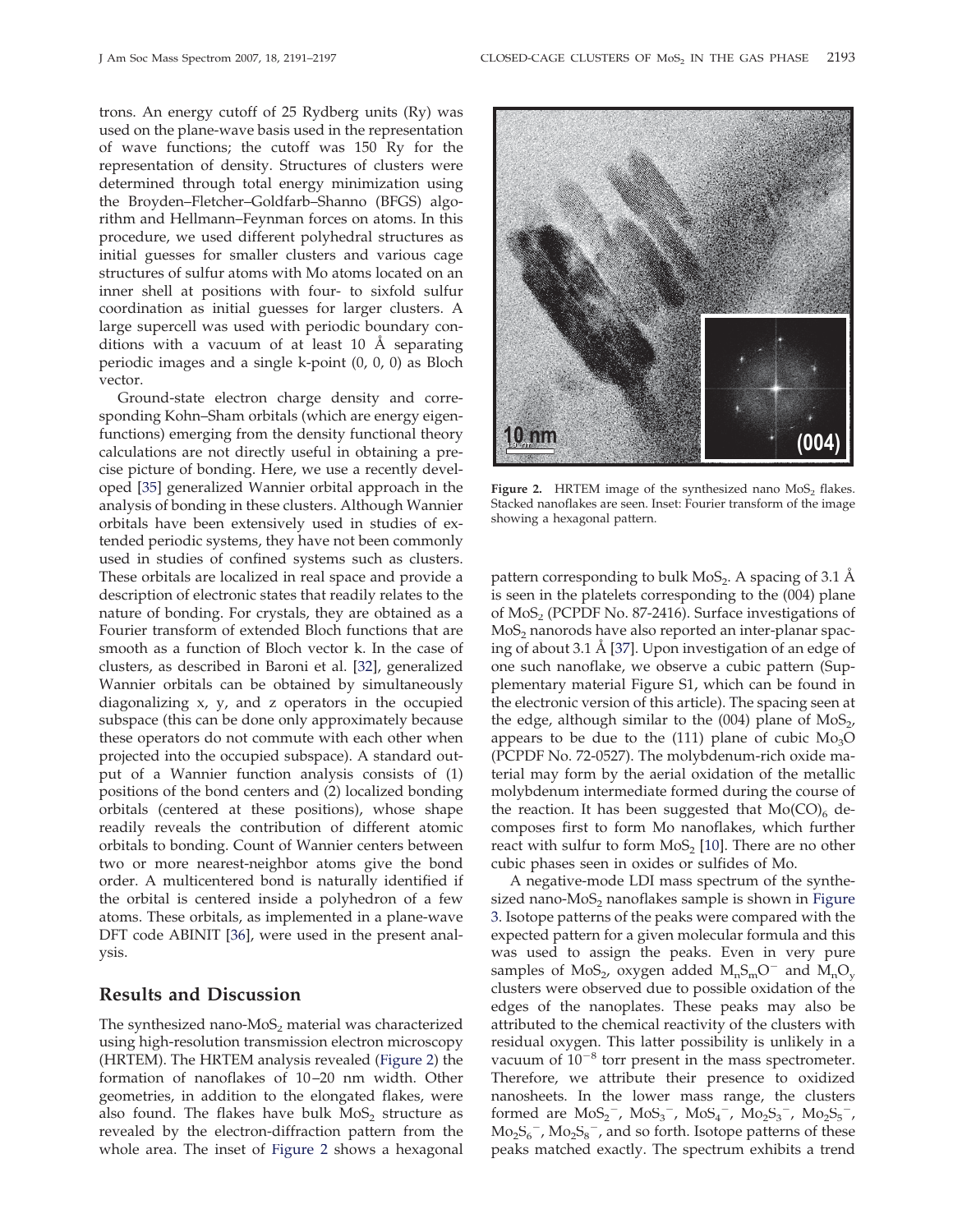

**Figure 3.** LDI mass spectrum of synthesized  $MoS<sub>2</sub>$  nanoflakes in the negative mode. Peaks (m, n) correspond to  $Mo<sub>m</sub>S<sub>n</sub>$ . Peak at  $m/z$ 720 (labeled  $*$ ) is attributed to oxygen addition on  $Mo<sub>5</sub>S<sub>7</sub>$ . Arrows indicate other oxygen-containing ions. Inset I: Expanded view of Mo13S25 showing its isotope distribution. Inset II: PSD mode LDI mass spectrum of  $Mo_{13}S_{25}$ <sup>-</sup> showing no fragmentation. The PSD data were collected in four separate regions and stitched together later.

with the intensity increasing from  $MoS_2^-$ , reaches a maximum around  $Mo<sub>3</sub>S<sub>5</sub><sup>-</sup>$ , and decreases thereafter. Some of the ions are found to add oxygen preferentially as in the case of  $Mo<sub>5</sub>S<sub>7</sub>$ , although the details of such addition products were not investigated in this work.

Beyond this region, the spectral intensity decreases uniformly until *m/z* 2000 and a magic peak appears with a maximum at *m/z* 2049, followed by another peak at *m/z* 2144. These peaks are at positions identical to our earlier report [26]. We note that no peaks between *m/z* 2049 and 2144 are detected, unlike in the case of lower mass number region (up to *m/z* 1000). Therefore, we suggest that the ions at *m/z* 2049 and 2144 do not contain oxygen. An expanded mass spectrum of the Mo13S25 is shown in inset I. The magic peak at *m/z* 2049 corresponding to  $Mo_{13}S_{25}^-$  was further analyzed by PSD to see its stability. Even at the highest laser power available, no observable fragments were obtained as shown in inset II. Therefore, the structure is likely to be a stable one.

Until now we discussed the formation of clusters in the gas phase by the LDI method. The MALDI-MS analyses of this material with various matrices show some interesting results. We tried matrices such as cyano-4-hydroxycinnamic acid (CHCA), sinapinic acid (SA), and *trans*-3-indoleacrylic acid (IAA). In all these matrices, the results are similar with small intensity differences in the peaks. The MALDI-MS analyses of these materials (Figure 4) reveal the possibility of existence of a molecular compound with the  $Mo_{13}$  core. MALDI spectra show that the  $Mo<sub>13</sub>$ -containing peaks are present, whereas intensities of all the other small clusters, which were shown up in LDI analysis, fade or even vanish. The preferential enhancement in the  $Mo_{13}$ 



Figure 4. MALDI mass spectrum of the synthesized  $MoS<sub>2</sub>$ nanoflakes with CHCA matrix in the negative ion mode showing the magic clusters. Lower mass range showing matrix-related peaks along with smaller clusters. The peaks marked with asterisks (\*) are attributed to the matrix. Inset shows the MALDI mass spectrum of synthesized  $MoS<sub>2</sub>$  nanoflakes with IAA matrix in the region of interest.

peaks suggested that a molecular entity could be existing in the sample. It may be noted that the  $Mo_{13}$  peak is stronger than those of the neighboring clusters. These ions were also analyzed by PSD and no features due to fragments were observed.

Polyoxomolybdates are well known to form giant clusters in the solid state. To check the possibility of these clusters in the gas phase and also to compare our



**Figure 5.** Comparison between the  $Mo_{13}S_{25}$  clusters obtained in LDI (derived from  $MoS<sub>2</sub>$  nanoflakes synthesized from elements) (a) with the clusters obtained in MALDI of the  $Mo_{12}O_{40}$  precursor in CHCA matrix (**b**). In (**b**) the enlarged high mass region shows peaks in-between the magic clusters (marked with arrows). The  $\rm Mo_{13}$  region of (a) is also expanded in the same mass window. The matrix peaks in (**b**) are labeled with asterisks (\*). The dotted lines are intended to show the distinct nature of the  $MoS<sub>2</sub>$  clusters.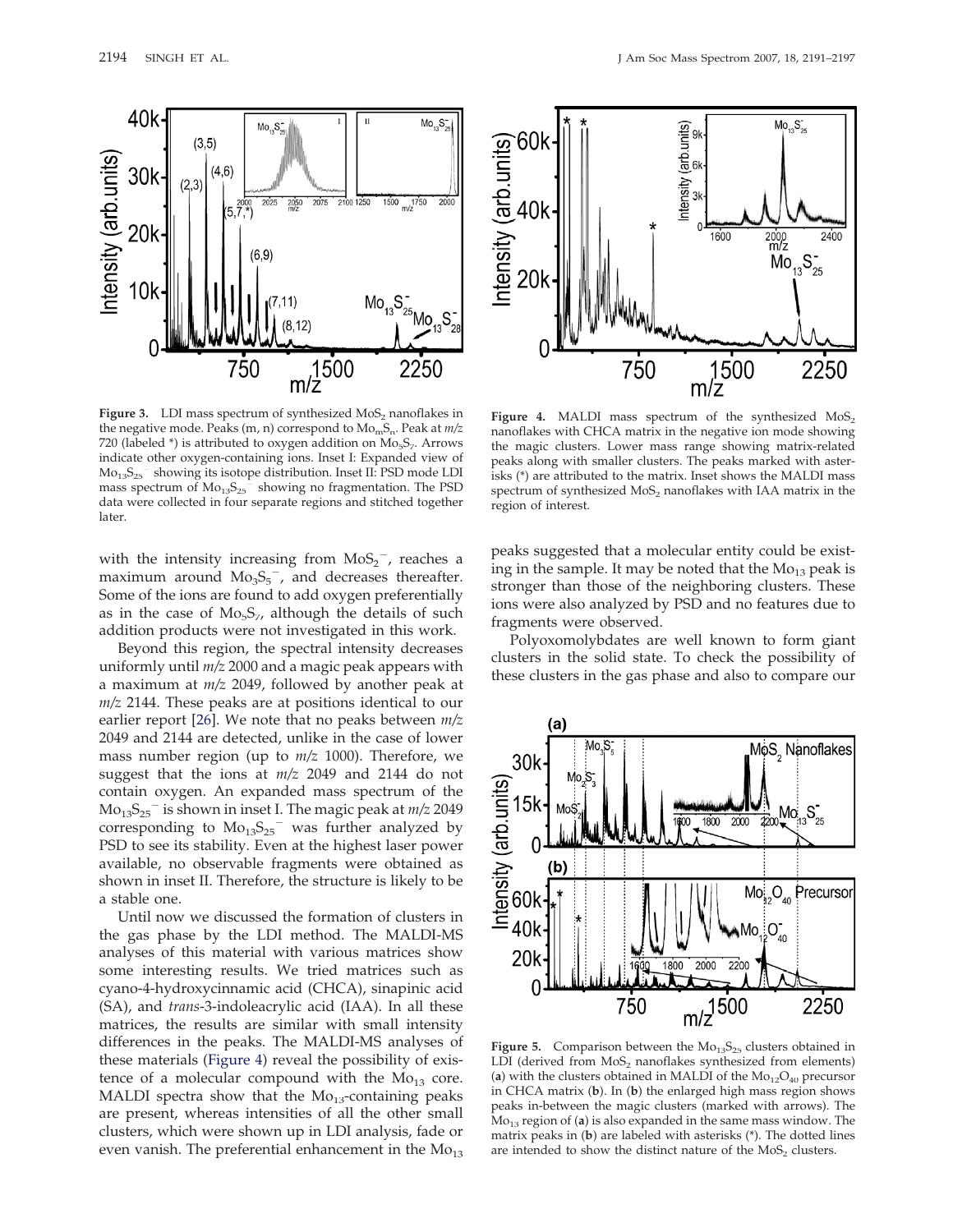clusters with those possible with oxygen (as mass of sulfur can be due to two oxygens), we tried MALDI-MS analysis of  $H_3PMo_{12}O_{40}$  with various matrices and found a number of clusters (Figure 5). The lower mass range peaks have successive addition of  $MoO<sub>3</sub>$  and  $MoO<sub>4</sub>$  moieties, which build up the larger clusters. This kind of cluster formation in the gas phase by molybdenum oxide has been reported earlier [28]. We note that these clusters are significantly different with a base peak due to  $Mo_{12}O_{40}$  at  $m/z$  1790 (due to the parent ion, pre-existing in the solid state). There is an ion at *m/z* 2049, but this has a mass difference of  $MoO<sub>3</sub>$  with the adjacent clusters. The spectral pattern is also distinctly different in this case. In Figure 5 we compare the LDI-MS spectrum of the synthesized  $MoS<sub>2</sub>$  nanoflakes along with the MALDI spectrum of the  $Mo_{12}$  precursor, where we can clearly see the distinct differences. It is important to note that there are peaks in the in-between mass region in the oxide-derived clusters. For example, between every magic cluster peak, there are ions (see the enlarged spectrum in Figure 5B; the ions in-between are marked). It is important to note that there were no ions in LDI in this case and spectra could be collected only in MALDI. Only pre-existing ions could be studied. Similar results have been achieved using other matrices such as IAA with small intensity differences in the peaks.

In continuation of our earlier work [26] on the  $Mo_{13}$ cluster, we have done additional calculations exploring a few more possible structures. In the case of large clusters,  $Mo_{13}S_{25}$  and  $Mo_{14}S_{25}$  are more stable than other clusters having similar mass, for example,  $Mo_{13}S_{28}$ . The optimized structure of  $Mo<sub>14</sub>S<sub>25</sub>$  is very similar to that of  $Mo<sub>13</sub>S<sub>25</sub>$  with an additional Mo atom inside the cage, which otherwise encloses an almost spherical void space [26] with a diameter of about 4.5 Å. The cage is formed by a core of Mo atoms each with 4–6 neighboring S atoms located in an outer shell. Each S atom in the outer shell has 1–3 neighboring Mo atoms. Both  $Mo<sub>13</sub>S<sub>25</sub>$ and  $Mo<sub>14</sub>S<sub>25</sub>$  structures have threefold symmetry. We find that  $Mo_{14}S_{25}$  is more stable than  $Mo_{13}S_{28}$  (of roughly the same mass) by about 0.4 eV per atom.

The  $Mo_{14}$  cluster was found with increased intensity in the LDI-MS analysis of UV-irradiated  $MoS<sub>2</sub>$ nanoflakes. The UV irradiation was done to see whether the smaller cluster present in the solid state (as revealed by MALDI-MS) undergoes any further change, given that molybdenum clusters are known to transform to distinct chemical forms upon photoirradiation [38]. The protocol followed for photoirradiation was as previously described [26]. The LDI spectrum (Figure 6) of the UV-irradiated product gave the magic cluster as the base peak. We also note that the spectrum is distinctly different, with the ion at *m/z* 2144 becoming the base peak. We had assigned these peaks to  $Mo_{13}^-S_{25}^-$  and  $Mo_{13}S_{28}^-$  in our earlier report. The second ion is more likely to be  $Mo_{14}S_{25}^-$  rather than  $Mo_{13}S_{28}^-$  from the fragmentation studies. The PSD analysis, presented in the inset of Figure 6, shows no fragmentation, suggest-



Figure 6. LDI mass spectrum of derived MoS<sub>2</sub> nanoflakes after UV irradiation in the negative mode showing the magic number cage clusters. A weak peak attributed to a  $\rm Mo_{20}$  cluster is also shown. Enlarged peak of  $Mo_{20}S_{41}$  is also shown, above the spectrum. Inset: PSD mode LDI mass spectrum of  $Mo_{14}S_{25}^$ showing no fragmentation. The PSD data were collected in four separate regions and stitched together later.

ing that the ion is stable. In our earlier report we had suggested that the cage of  $Mo_{13}S_{25}$  has a cavity of the size 4.5 Å. That cavity can accommodate the Mo atom to form  $Mo_{14}S_{25}^-$ . A distinct aspect of the spectrum is the presence of features assigned to  $Mo_{20}S_{41}$ , which could be a fullerene-like cage with an S atom inside. The ion intensity was inadequate to examine this structural suggestion in detail by PSD analysis.

In  $Mo_{13}S_{25}$ , the core of Mo atoms resembles a curled triangular net of Mo atoms, which remains largely unmodified during the structural relaxation, whereas  $Mo_{13}S_{28}$  has the shape of a short cylinder, revealing significant structural relaxation and deviation from the initial spherical cage-like structure. This indicates that these clusters may have formed by curling of the  $MoS<sub>2</sub>$  sheets after the removal S atoms from one side.

Wannier function analysis of the real-space electronic distribution reveals a rich bonding scenario due to a variety of bond multiplicities in both small and large clusters. Electrons relevant to chemical bonding are mainly from the 3s and 3p orbitals of S and 4d orbitals of Mo. In particular, the 4d electrons cannot be easily detected through a simple charge density or wave function analysis, instead calling for Wannier functions description. We first discuss the localized Wannier orbitals in the small Mo-S clusters. Wannier functions describing the Mo-S bonding orbitals (Figure  $7a-c$ ) indicate single, double, and triple  $Mo-S$ bonds in  $Mo<sub>2</sub>S<sub>3</sub>$ ,  $MoS<sub>3</sub>$ , and MoS clusters, respectively. This is reflected in corresponding Mo-S bond lengths of 2.38, 2.12, and 2.10 Å in these clusters, respectively. Because the corresponding Wannier centers along the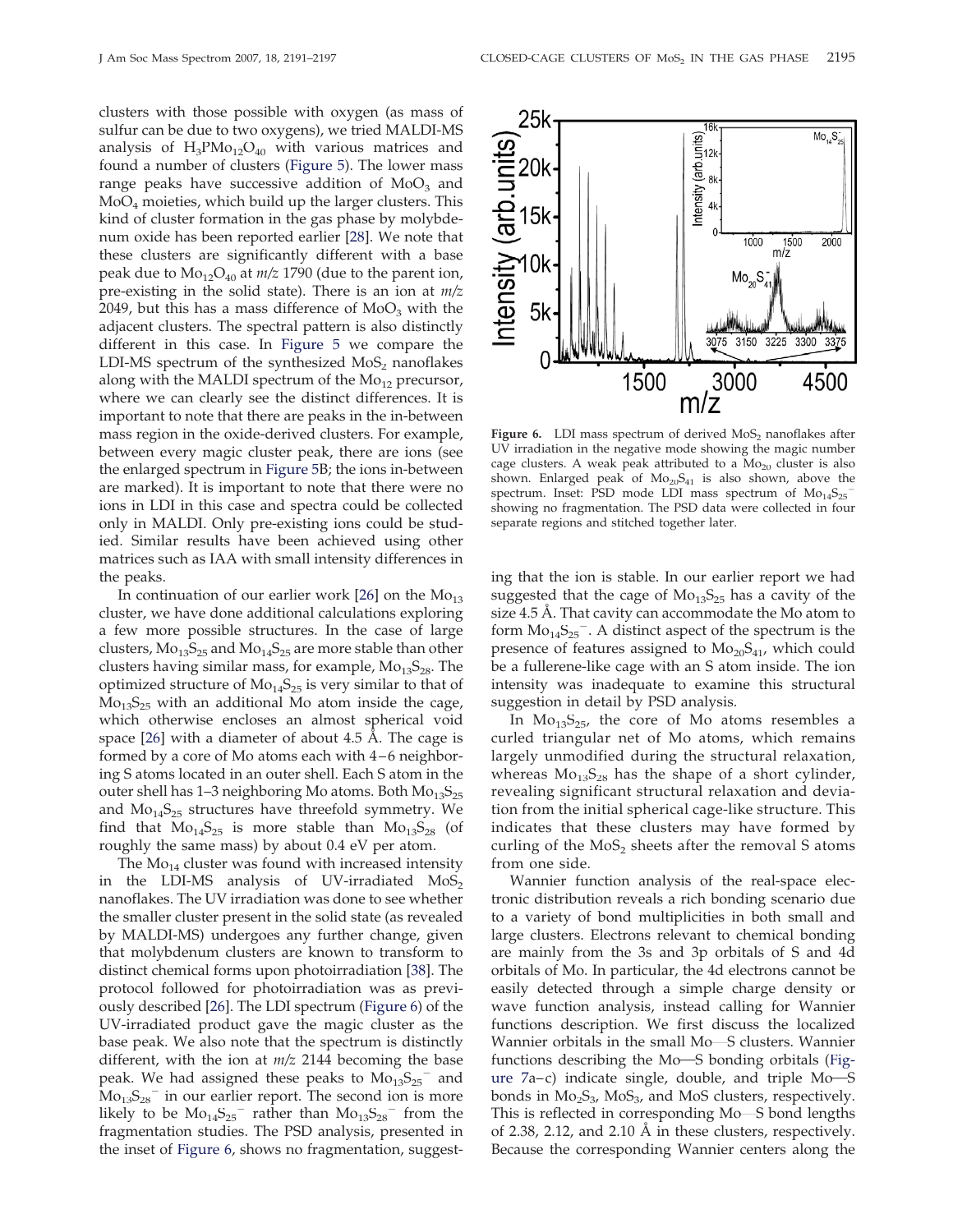

**Figure 7.** Localized bonding orbitals and their centers (showed as cyan-colored balls) exemplifying the different kinds of bonding in small  $Mo<sub>m</sub>S<sub>n</sub>$  clusters:  $Mo<sub>-</sub>S$  single, double, and triple bonds in  $(a)$ ,  $(b)$ , and  $(c)$ , respectively, Mo—Mo triple and single bonds in (**d**) and (**e**) respectively, and  $S-S$   $\sigma$  bond in (**f**).

Mo-S bonds are nearer to S atoms, they are characterized as polar covalent bonds. These orbitals exhibit a trend: the angle between the axis of atomic orbital and the line joining Mo and S atoms increases with the multiplicity of the bond, as reflected in the fact that the respective bond centers are off the Mo-S axis.

Mo-Mo bonds (Figure 7d and e) present in the  $Mo<sub>2</sub>S<sub>3</sub>$ ,  $Mo<sub>2</sub>S<sub>5</sub>$ , and  $Mo<sub>2</sub>S<sub>6</sub>$  clusters are also at the center of  $MoS<sub>n</sub>$  polyhedra and the nature of these bonds can be understood in detail only by examining their bonding orbitals. A count of Wannier centers reveals multiplicity of Mo- $M$ o bonds to be *one* in  $Mo<sub>2</sub>S<sub>5</sub>$  and  $Mo<sub>2</sub>S<sub>6</sub>$  and *three* in Mo<sub>2</sub>S<sub>3</sub>. Wannier functions representing the Mo—Mo single bond in  $Mo<sub>2</sub>S<sub>6</sub>$  and  $Mo<sub>2</sub>S<sub>5</sub>$  actually have a multicentered character, reflected in the iso-surfaces pointing toward the sulfur atoms in the equatorial plane. In contrast, orbitals of the triple bond between Mo atoms of  $Mo<sub>2</sub>S<sub>3</sub>$  constitute primarily two-centered bonds. It is expedient at this point to note that  $Mo<sub>2</sub>S<sub>3</sub>$ cluster has a more enhanced stability than that of the rest of the small clusters due to two main reasons: (1) all its  $Mo$ —S bonds are single bonds and  $(2)$  it has triple Mo-Mo bonds, each of which is strongly covalent.

As the proportion of S atoms in these clusters increases,  $S$ —S bond (Figure 7f) appears, as exhibited in the  $Mo<sub>2</sub>S<sub>6</sub>$  cluster. The Wannier function representing the S—S bond shows a  $\sigma$ -bonding character made of  $(s+p_x)$  hybridized orbitals. The lone-pair orbitals are centered in the close vicinity of the S atoms. Both these two types of orbitals typically have an axis pointing away from the rest of the atoms in the cluster.

Similar to those in small clusters, Wannier centers (Figure 8a) of larger clusters indicate predominantly covalent bonding between the atoms. We present here a comparative bonding analysis of  $Mo<sub>13</sub>S<sub>25</sub>$  and  $Mo<sub>14</sub>S<sub>25</sub>$ clusters. Whereas the lone pairs (Figure 8b) on each of the S atoms in the outer shell point radially outward, their sp hybridized orbitals mix with the 4dz<sup>2</sup>-type orbitals of Mo in the inner shell to form heteropolar covalent S-Mo bonds. These sp hybridized orbitals

also form homopolar  $S-S$   $\sigma$  bonds in the three nearestneighbor pairs of sulfur atoms in the outer shell. Interestingly, we find multicentered covalent bonds (Figure 8c and d) formed inside the cage enclosed by the inner shell of the Mo atoms. These bonds, formed mainly by the delocalized 5s and the 4d electrons of Mo, can be useful in explaining the extraordinary stability of the caged structure. These multicentered bonds are essential for the MoS layer, formed by the removal of all the S atoms from one side of the  $MoS<sub>2</sub>$  layer in the bulk, to curl up and eventually form a closed-cage structure. In  $Mo<sub>14</sub>S<sub>25</sub>$ , an extra Mo atom inside the cage is attached to the Mo atoms in the inner shell mainly through the multicentered covalent bonds (Figure 8d) formed by the 4d electrons. Thus, the two centered interlayer single bonds (between the Mo layer and the S layer) seem to provide stability to the shell structure, whereas the multicentered bonds seem to be crucial in making the shell curl and enclose a volume. This explains the greater stability of  $Mo_{14}S_{25}$  than that of  $Mo_{13}S_{25}$ .

# **Summary and Conclusions**

In summary, we have explored the novel closed-cage clusters formed in the gas phase, derived from nanoflakes of  $MoS<sub>2</sub>$  synthesized from elemental precursors. These clusters are likely to be inorganic fullerenes and may be formed by the curling of nanoflakes of  $MoS<sub>2</sub>$ . We find that such clusters are not formed from stable molybdenum oxide clusters. The presence of molybdenum sulfide clusters in the MALDI-MS analy-



**Figure 8.** Localized bonding orbitals and their centers (shown as cyan-colored balls) in large clusters: orbital centers in  $Mo<sub>14</sub>S<sub>25</sub>$  in (**a**), a lone pair orbital in (**b**), similar multicentered bonds in  $Mo_{13}S_{25}$ , and  $Mo_{14}S_{25}$  clusters in (c) and (d), respectively.